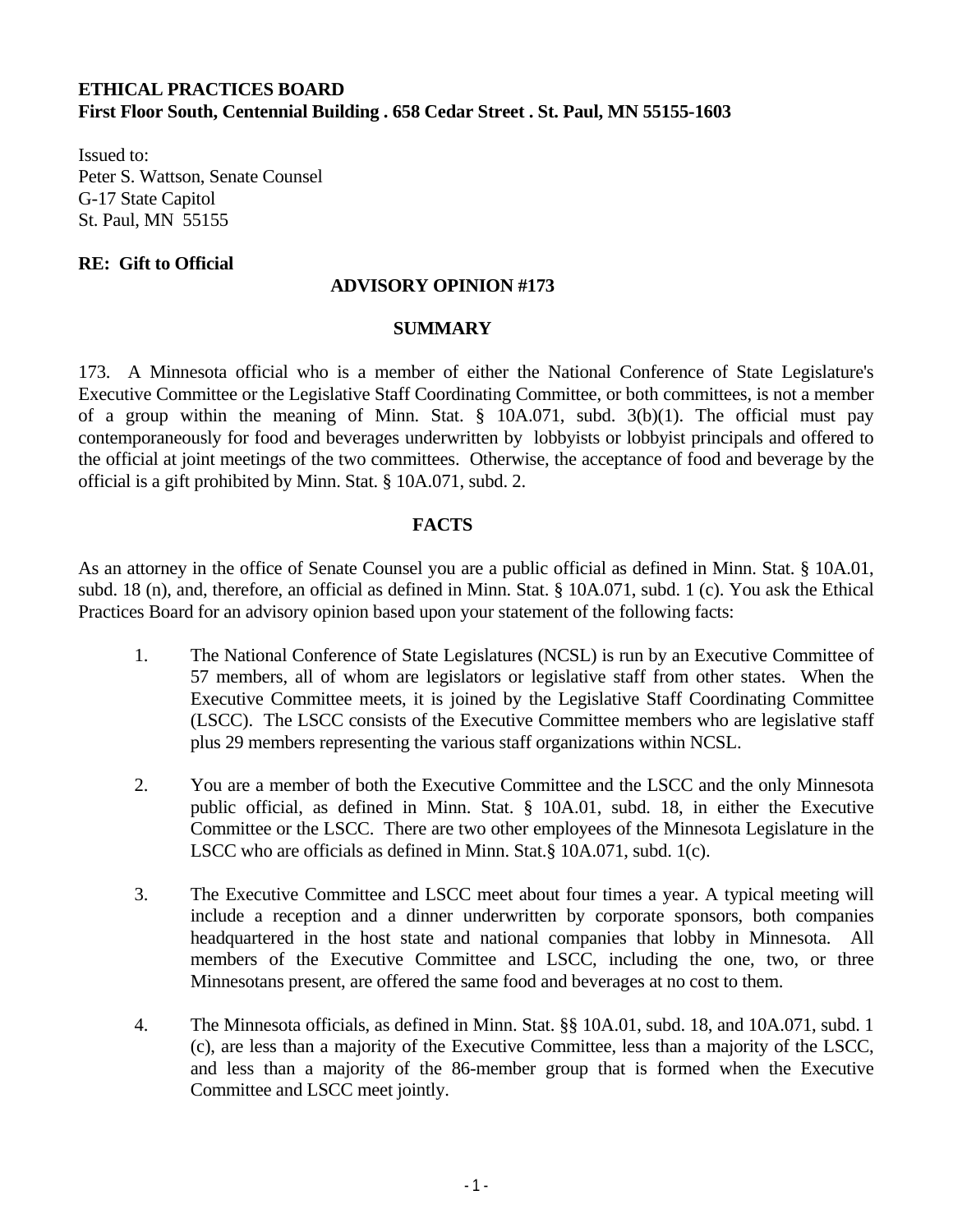### **QUESTION**

Do the food and beverages underwritten by lobbyist principals and offered to the Minnesota officials at no cost, when the Executive Committee and LSCC meet jointly, fall within the exception in Minn. Stat. § 10A.071, subd. 3(b)(1), for a gift that is given because of the recipient's membership in a group, a majority of whose members are not officials, and an equivalent gift is given to the other members of the group?

#### **OPINION**

No. Based on the information presented in this request, a Minnesota official who is a member of either or both of these two committees is not a member of a group within the meaning of Minn. Stat. § 10A.071, subd. 3(b)(1). The official must pay contemporaneously for the food and beverages underwritten by lobbyists or lobbyist principals and offered to the official at joint meetings of the two committees. Otherwise, the acceptance of food and beverage by the official is a gift prohibited by Minn. Stat. § 10A.071, subd. 2.

Issued: John L. Holahan, Jr., Chair Ethical Practices Board

### **PERTINENT STATUTES**

Minn. Stat. § 10A.01 DEFINITIONS provides:

Subd. 11. (a) "Lobbyist" means an individual:

(1) engaged for pay or other consideration, or authorized to spend money by another individual, association, political subdivision, or public higher education system, who spends more than five hours in any month or more than \$250, not including the individual's own travel expenses and membership dues, in any year, for the purpose of attempting to influence legislative action or administrative action, or the official action of a metropolitan governmental unit, by communicating or urging others to communicate with public or local officials.

Subd. 18. "Public official" means any:

- a) member of the legislature;
- b) constitutional officer in the executive branch and the officer's chief administrative deputy;
- c) member, chief administrative officer or deputy chief administrative officer of a state board or commission which has at least one of the following powers: (i) the power to adopt, amend or repeal rules, or (ii) the power to adjudicate contested cases or appeals;
- d) commissioner, deputy commissioner, or assistant commissioner of any state department as designated pursuant to section 15.01;
- e) individual employed in the executive branch who is authorized to adopt, amend or repeal rules or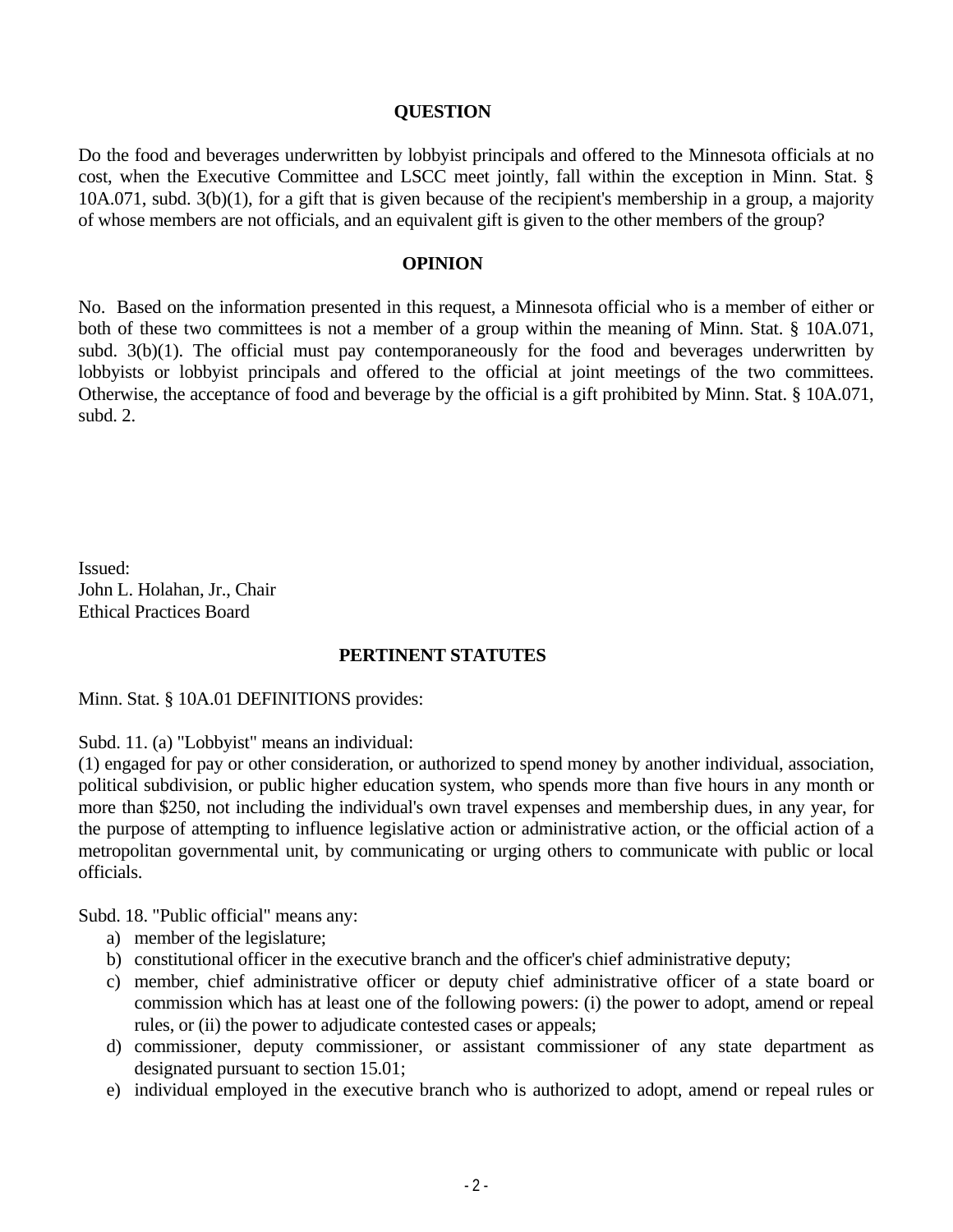adjudicate contested cases;

- f) executive director of the state board of investment;
- g) executive director of the Indian affairs intertribal board;
- h) commissioner of the iron range resources and rehabilitation board;
- i) commissioner of mediation services;
- j) deputy of any official listed in clauses (e) to (i);
- k) judge of the workers' compensation court of appeals;
- l) administrative law judge or compensation judge in the state office of administrative hearings or referee in the department of jobs and training;
- m) solicitor general or deputy, assistant or special assistant attorney general;
- n) individual employed by the legislature as secretary of the senate, chief clerk of the house, revisor of statutes, or researcher, legislative analyst, or attorney in the office of senate counsel and research or house research;
- o) member or chief administrative officer of the metropolitan council, regional transit board, metropolitan transit commission, metropolitan waste control commission, metropolitan parks and open spaces commission, metropolitan airports commission or metropolitan sports facilities commission;
- p) the director of the racing commission, the director of the gambling control board, the director of the state lottery, and the deputy director of the state lottery;
- q) director or the division of gambling enforcement in the department of public safety;
- r) member or executive director of the higher education facilities authority; or
- s) member of the board of directors or president of the Minnesota world trade center corporation.

Subd. 28. **Principal**. "Principal" means an individual or association that:

- 1) spends more than \$500 in the aggregate in any calendar year to engage a lobbyist, compensate a lobbyist, or authorize the expenditure of money by a lobbyist; or
- 2) is not included in clause (1) and spends a total of at least \$50,000 in any calendar year on efforts to influence legislative action, administrative action, or the official action of governmental units, as described in section 10A.04, subdivision 6.

Laws of 1994, Ch. 377, Sec. 5, created Minn. Stat. § 10A.071 CERTAIN GIFTS BY LOBBYISTS AND PRINCIPALS PROHIBITED which provides:

## Subdivision 1. **Definitions**.

- a) The definitions in this subdivision apply to this section.
- b) "Gift" means money, real or personal property, a service, a loan, a forbearance or forgiveness of indebtedness, or a promise of future employment, that is given and received without the giver receiving consideration of equal or greater value in return.
- c) "Official" means a public official, an employee of the legislature, or a local official of a metropolitan governmental unit.

Subd. 2. **Prohibition**. A lobbyist or principal may not give a gift or request another to give a gift to an official. An official may not accept a gift from a lobbyist or principal.